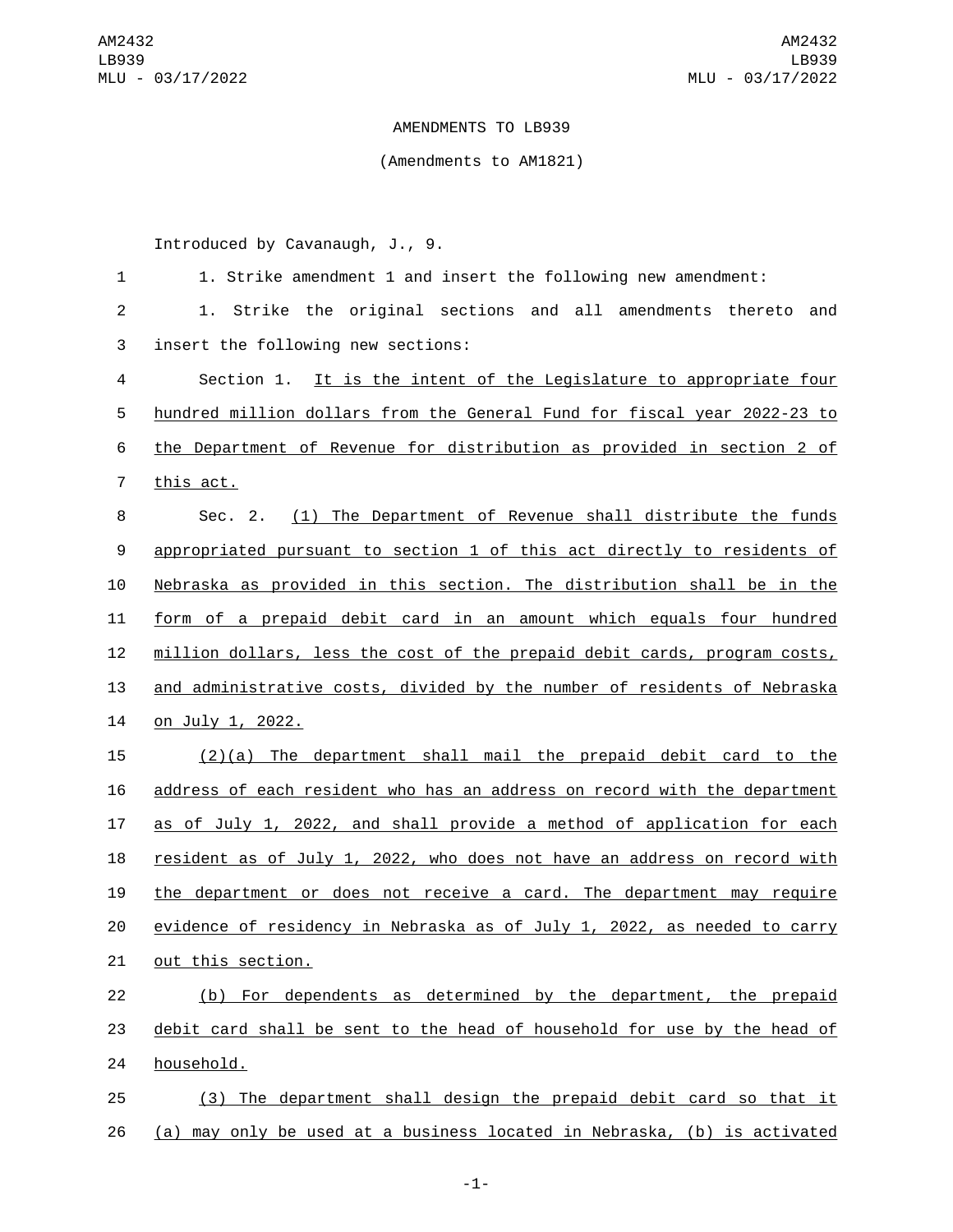by telephone, and (c) must be used within twelve months after the date 2 the card is activated. (4) The prepaid debit card shall not be accessible at an automated teller machine, shall not be eligible for cash back at a point-of-sale system, and shall not be used to make any purchase associated with 6 gambling or any lottery. (5) The department shall contract with a prepaid debit card vendor to facilitate the distribution of the prepaid debit cards to Nebraska residents. Before awarding a contract to a prepaid debit card vendor, the department shall consider at least two vendors in the State of Nebraska 11 for the procurement. Sec. 3. Section 77-2715.03, Reissue Revised Statutes of Nebraska, is 13 amended to read: 77-2715.03 (1) For taxable years beginning or deemed to begin on or after January 1, 2013, and before January 1, 2014, the following brackets and rates are hereby established for the Nebraska individual income tax: Individual Income Tax Brackets and Rates 18 Bracket Single Married, Head of Married, Estates Tax 19 Number Individuals Filing Household Filing and Rate **101** Jointly Separate Trusts \$0-2,399 \$0-4,799 \$0-4,499 \$0-2,399 \$0-499 2.46% \$2,400- \$4,800- \$4,500- \$2,400- \$500- 17,499 34,999 27,999 17,499 4,699 3.51% \$17,500- \$35,000- \$28,000- \$17,500- \$4,700- 26,999 53,999 39,999 26,999 15,149 5.01% \$27,000 \$54,000 \$40,000 \$27,000 \$15,150 and Over and Over and Over and Over and Over 6.84% (2) For taxable years beginning or deemed to begin on or after January 1, 2014, and before January 1, 2024, the following brackets and rates are hereby established for the Nebraska individual income tax:

-2-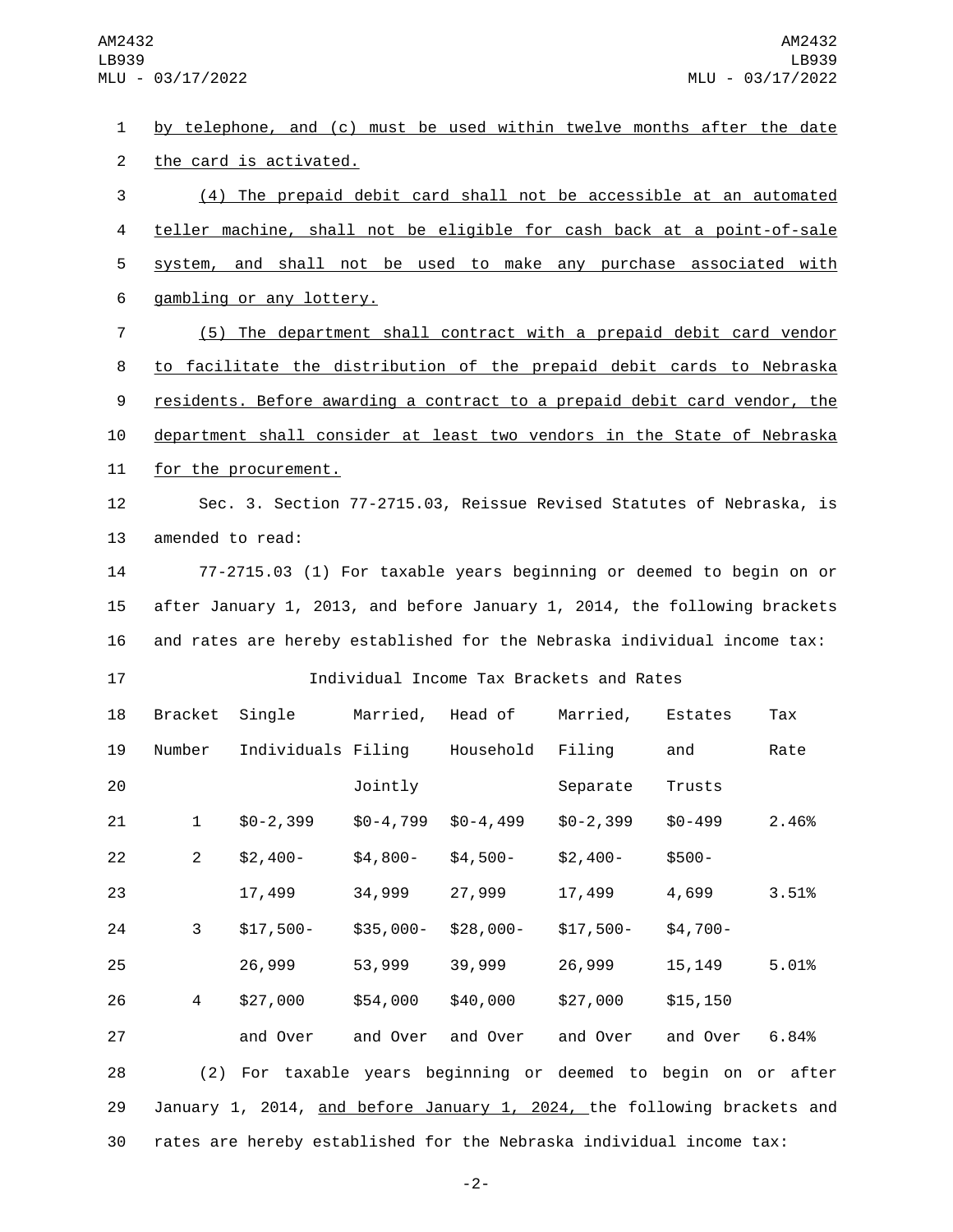| 1              | Individual Income Tax Brackets and Rates |                    |            |               |            |            |       |
|----------------|------------------------------------------|--------------------|------------|---------------|------------|------------|-------|
| 2              | <b>Bracket</b>                           | Single             | Married,   | Head of       | Married,   | Estates    | Tax   |
| 3              | Number                                   | Individuals Filing |            | Household     | Filing     | and        | Rate  |
| 4              |                                          |                    | Jointly    |               | Separate   | Trusts     |       |
| 5              | $\mathbf 1$                              | $$0-2,999$         | $$0-5,999$ | $$0 - 5, 599$ | $$0-2,999$ | $$0 - 499$ | 2.46% |
| 6              | $\overline{2}$                           | $$3,000-$          | $$6,000-$  | $$5,600-$     | $$3,000-$  | $$500-$    |       |
| $\overline{7}$ |                                          | 17,999             | 35,999     | 28,799        | 17,999     | 4,699      | 3.51% |
| 8              | 3                                        | $$18,000-$         | $$36,000-$ | $$28,800-$    | $$18,000-$ | $$4,700-$  |       |
| 9              |                                          | 28,999             | 57,999     | 42,999        | 28,999     | 15,149     | 5.01% |
| 10             | 4                                        | \$29,000           | \$58,000   | \$43,000      | \$29,000   | \$15, 150  |       |
| 11             |                                          | and Over           | and Over   | and Over      | and Over   | and Over   | 6.84% |

 (3)(a) For taxable years beginning or deemed to begin on or after 13 January 1, 2015, and before January 1, 2024, the minimum and maximum dollar amounts for each income tax bracket provided in subsection (2) of this section shall be adjusted for inflation by the percentage determined under subdivision (3)(b) of this section. The rate applicable to any such income tax bracket shall not be changed as part of any adjustment under this subsection. The minimum and maximum dollar amounts for each income tax bracket as adjusted shall be rounded to the nearest ten-dollar amount. If the adjusted amount for any income tax bracket ends in a five, it shall be rounded up to the nearest ten-dollar amount.

 (b)(i) For taxable years beginning or deemed to begin on or after January 1, 2015, and before January 1, 2018, the Tax Commissioner shall adjust the income tax brackets in subsection (2) of this section by the percentage determined pursuant to the provisions of section 1(f) of the Internal Revenue Code of 1986, as it existed prior to December 22, 2017, 27 except that in section  $1(f)(3)(B)$  of the code the year 2013 shall be substituted for the year 1992. For 2015, the Tax Commissioner shall then determine the percent change from the twelve months ending on August 31, 2013, to the twelve months ending on August 31, 2014, and in each

-3-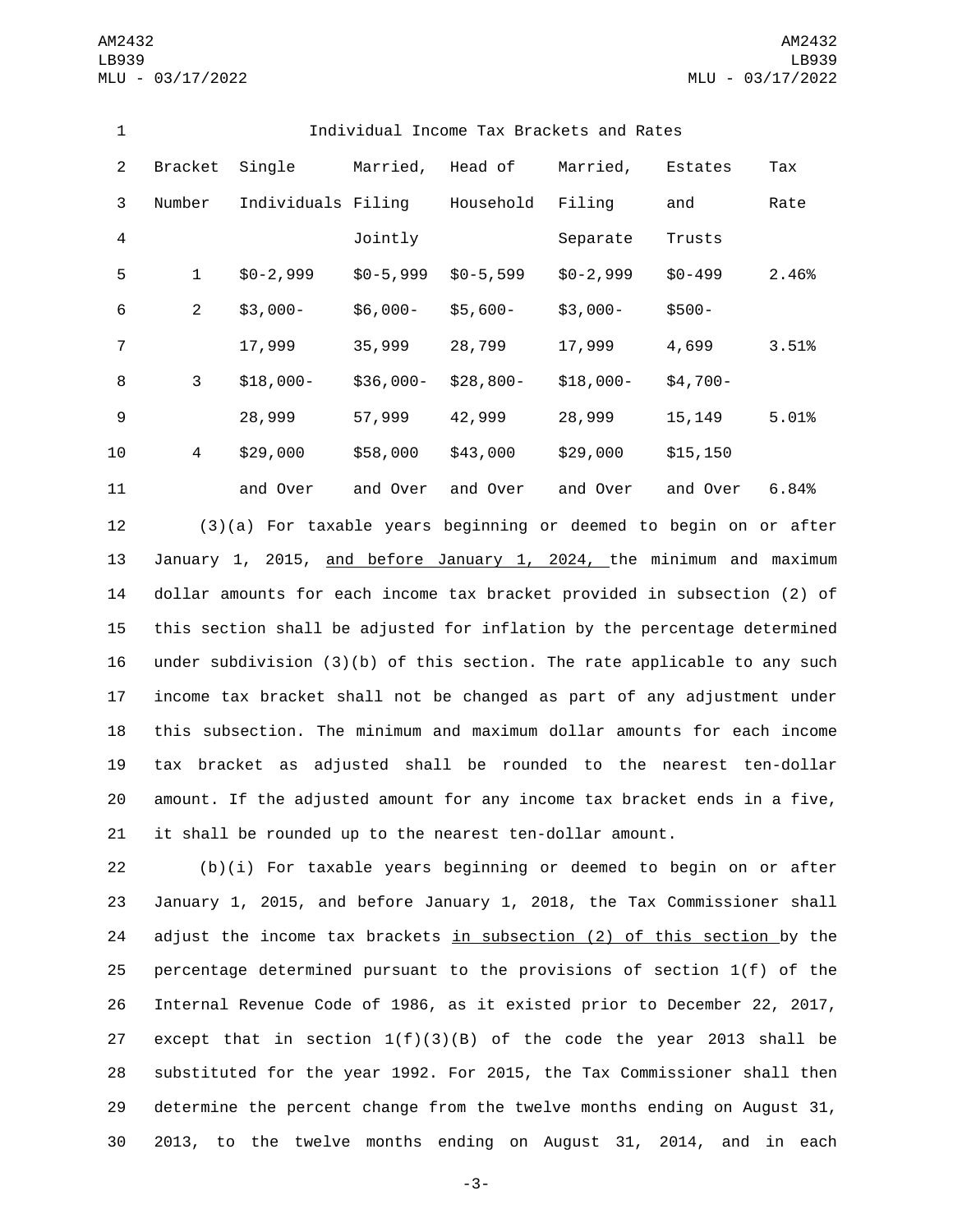subsequent year, from the twelve months ending on August 31, 2013, to the twelve months ending on August 31 of the year preceding the taxable year. The Tax Commissioner shall prescribe new tax rate schedules that apply in lieu of the schedules set forth in subsection (2) of this section.

 (ii) For taxable years beginning or deemed to begin on or after January 1, 2018, and before January 1, 2024, the Tax Commissioner shall adjust the income tax brackets in subsection (2) of this section based on the percentage change in the Consumer Price Index for All Urban Consumers published by the federal Bureau of Labor Statistics from the twelve months ending on August 31, 2016, to the twelve months ending on August 31 of the year preceding the taxable year. The Tax Commissioner shall prescribe new tax rate schedules that apply in lieu of the schedules set 13 forth in subsection (2) of this section.

 (4) For taxable years beginning or deemed to begin on or after January 1, 2024, the following brackets and rates are hereby established 16 for the Nebraska individual income tax:

## Individual Income Tax Brackets and Rates

| 18 | <b>Bracket</b> | Single                                                                   | <u>Married,</u> | <u>Head of</u>   | <u>Married,</u> | <u>Estates</u> | <u>Tax</u>                                                              |
|----|----------------|--------------------------------------------------------------------------|-----------------|------------------|-----------------|----------------|-------------------------------------------------------------------------|
| 19 | Number         | <u>Individuals Filing</u>                                                |                 | <u>Household</u> | Filing          | and            | Rate                                                                    |
| 20 |                |                                                                          | Jointly         |                  | Separate        | Trusts         |                                                                         |
| 21 | $\mathbf 1$    | $$0 - 3,439$                                                             | $$0 - 6, 859$   | $$0 - 6, 409$    | $$0 - 3,439$    | $$0 - 499$     | 2.46%                                                                   |
| 22 | $\overline{2}$ | $$3,440-$                                                                | $$6,860-$       | $$6,410-$        | $$3,440-$       | $$500-$        |                                                                         |
| 23 |                | 20,589                                                                   | 41, 189         | 32,949           | 20,589          | 4,699          | 3.51%                                                                   |
| 24 | $\overline{3}$ | $$20,590-$                                                               | $$41,190-$      | $$32,950-$       | $$20,590-$      | $$4,700-$      |                                                                         |
| 25 |                | 33, 179                                                                  | 66,359          | 49, 199          | 33, 179         | 15, 149        | 4.01%                                                                   |
| 26 | 4              | \$33,180                                                                 | \$66,360        | \$49,200         | \$33,180        | \$15, 150      |                                                                         |
| 27 |                | and Over                                                                 | and Over        | and Over         | and Over        | and Over 6.84% |                                                                         |
| 28 |                | $(5)(a)$ For taxable years beginning or deemed to begin on or after      |                 |                  |                 |                |                                                                         |
| 29 |                |                                                                          |                 |                  |                 |                | January 1, 2025, the minimum and maximum dollar amounts for each income |
| 30 |                | tax bracket provided in subsection (4) of this section shall be adjusted |                 |                  |                 |                |                                                                         |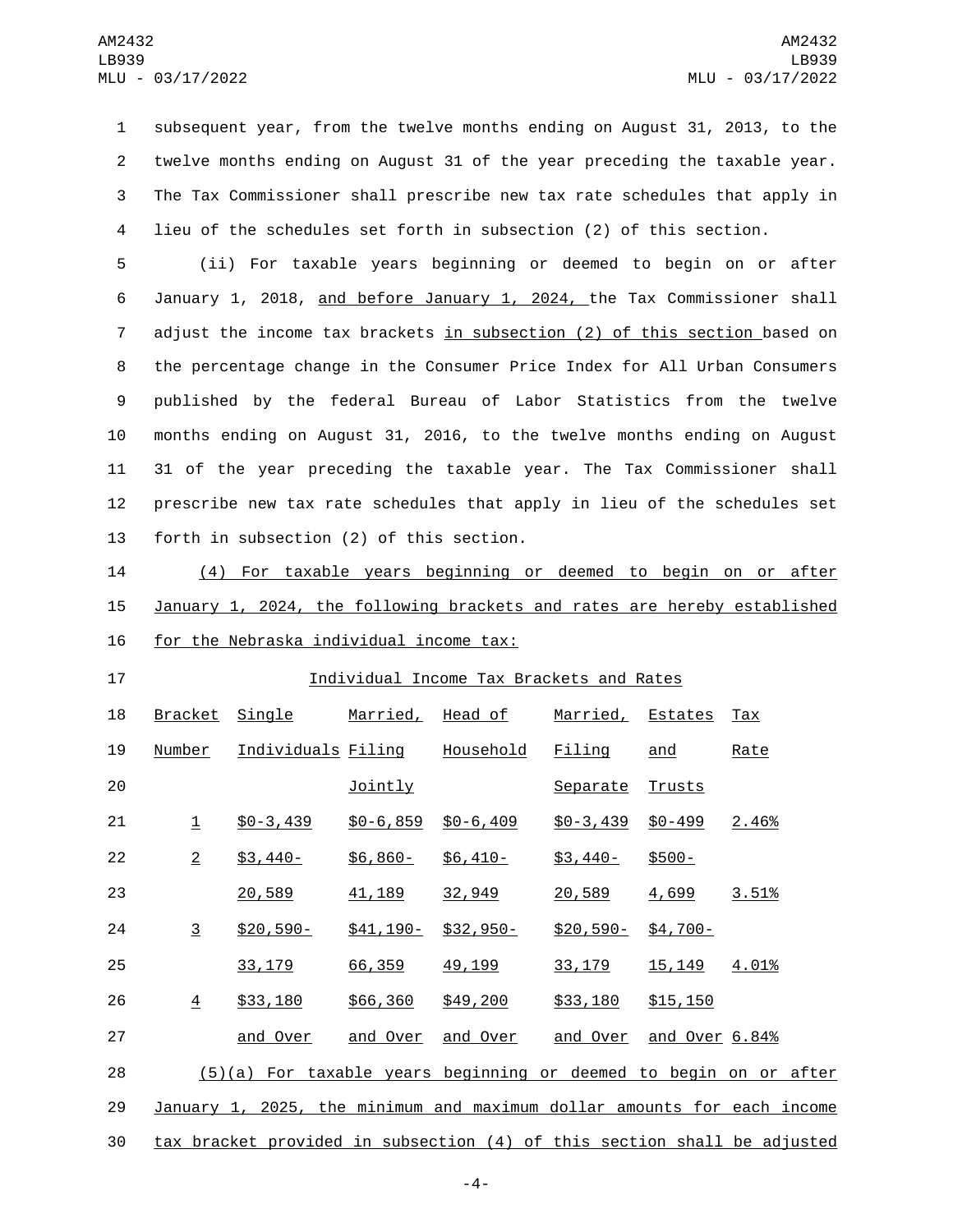1 for inflation by the percentage determined under subdivision (5)(b) of 2 this section. The rate applicable to any such income tax bracket shall 3 not be changed as part of any adjustment under this subsection. The 4 minimum and maximum dollar amounts for each income tax bracket as 5 adjusted shall be rounded to the nearest ten-dollar amount. If the 6 adjusted amount for any income tax bracket ends in a five, it shall be 7 rounded up to the nearest ten-dollar amount.

 (b) The Tax Commissioner shall adjust the income tax brackets in subsection (4) of this section based on the percentage change in the Consumer Price Index for All Urban Consumers published by the federal Bureau of Labor Statistics from the twelve months ending on August 31, 2023, to the twelve months ending on August 31 of the year preceding the taxable year. The Tax Commissioner shall prescribe new tax rate schedules 14 that apply in lieu of the schedules set forth in subsection (4) of this 15 section.

 (6) (4) Whenever the tax brackets or tax rates are changed by the Legislature, the Tax Commissioner shall update the tax rate schedules to reflect the new tax brackets or tax rates and shall publish such updated 19 schedules.

20 (7) (5) The Tax Commissioner shall prepare, from the rate schedules, tax tables which can be used by a majority of the taxpayers to determine their Nebraska tax liability. The design of the tax tables shall be determined by the Tax Commissioner. The size of the tax table brackets may change as the level of income changes. The difference in tax between two tax table brackets shall not exceed fifteen dollars. The Tax Commissioner may build the personal exemption credit and standard 27 deduction amounts into the tax tables.

 $(8)$   $(6)$  For taxable years beginning or deemed to begin on or after January 1, 2013, the tax rate applied to other federal taxes included in the computation of the Nebraska individual income tax shall be 29.6 31 percent.

-5-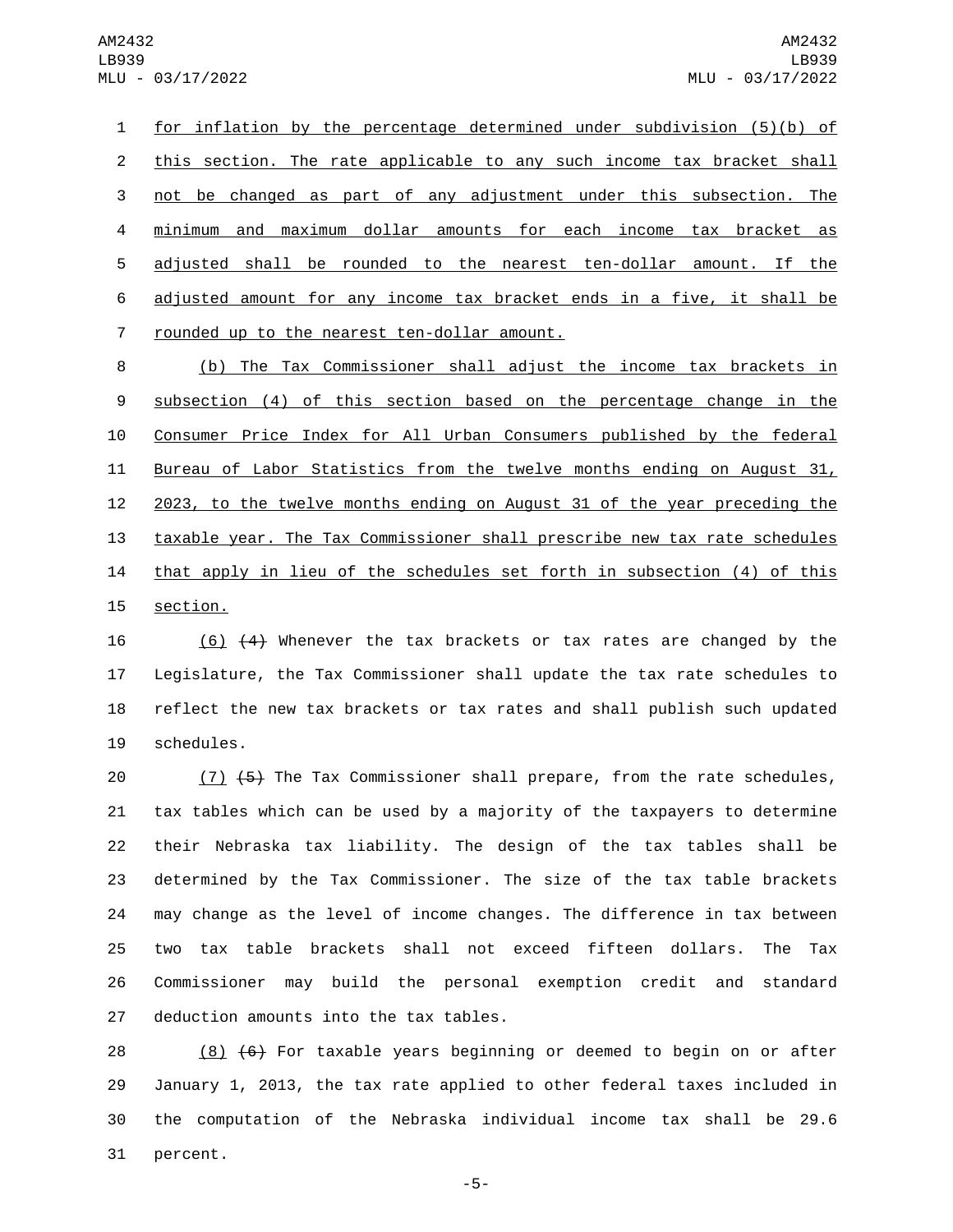(9) (7) The Tax Commissioner may require by rule and regulation that all taxpayers shall use the tax tables if their income is less than the maximum income included in the tax tables.3

 Sec. 4. Section 77-2716, Revised Statutes Supplement, 2021, is 5 amended to read:

 77-2716 (1) The following adjustments to federal adjusted gross income or, for corporations and fiduciaries, federal taxable income shall 8 be made for interest or dividends received:

 (a)(i) There shall be subtracted interest or dividends received by the owner of obligations of the United States and its territories and possessions or of any authority, commission, or instrumentality of the United States to the extent includable in gross income for federal income tax purposes but exempt from state income taxes under the laws of the 14 United States; and

 (ii) There shall be subtracted interest received by the owner of obligations of the State of Nebraska or its political subdivisions or authorities which are Build America Bonds to the extent includable in 18 gross income for federal income tax purposes;

 (b) There shall be subtracted that portion of the total dividends and other income received from a regulated investment company which is attributable to obligations described in subdivision (a) of this subsection as reported to the recipient by the regulated investment 23 company;

 (c) There shall be added interest or dividends received by the owner of obligations of the District of Columbia, other states of the United States, or their political subdivisions, authorities, commissions, or instrumentalities to the extent excluded in the computation of gross income for federal income tax purposes except that such interest or dividends shall not be added if received by a corporation which is a 30 regulated investment company;

(d) There shall be added that portion of the total dividends and

-6-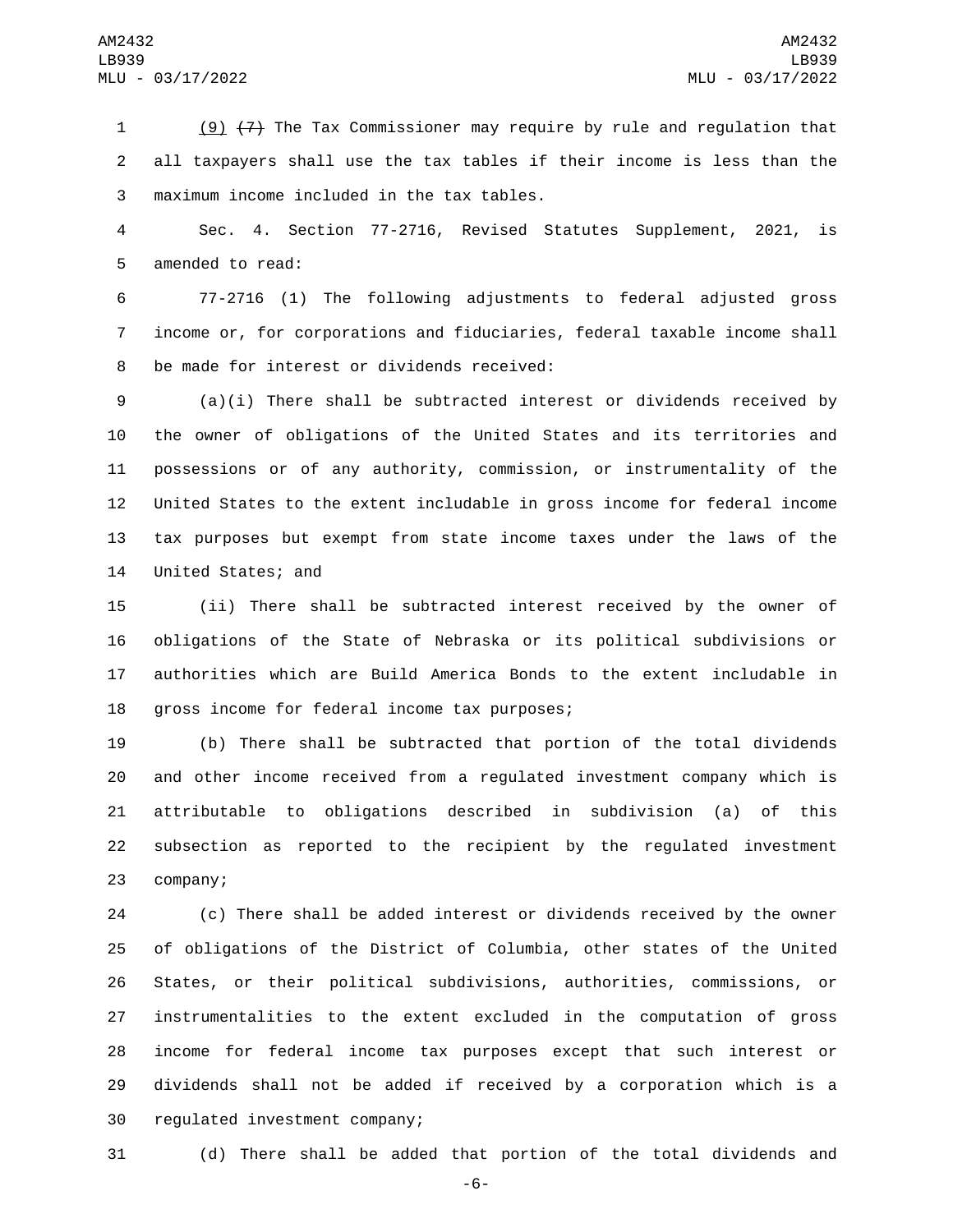other income received from a regulated investment company which is attributable to obligations described in subdivision (c) of this subsection and excluded for federal income tax purposes as reported to the recipient by the regulated investment company; and

 (e)(i) Any amount subtracted under this subsection shall be reduced by any interest on indebtedness incurred to carry the obligations or securities described in this subsection or the investment in the regulated investment company and by any expenses incurred in the production of interest or dividend income described in this subsection to the extent that such expenses, including amortizable bond premiums, are 11 deductible in determining federal taxable income.

 (ii) Any amount added under this subsection shall be reduced by any expenses incurred in the production of such income to the extent disallowed in the computation of federal taxable income.

 (2) There shall be allowed a net operating loss derived from or connected with Nebraska sources computed under rules and regulations adopted and promulgated by the Tax Commissioner consistent, to the extent possible under the Nebraska Revenue Act of 1967, with the laws of the United States. For a resident individual, estate, or trust, the net operating loss computed on the federal income tax return shall be adjusted by the modifications contained in this section. For a nonresident individual, estate, or trust or for a partial-year resident individual, the net operating loss computed on the federal return shall be adjusted by the modifications contained in this section and any carryovers or carrybacks shall be limited to the portion of the loss 26 derived from or connected with Nebraska sources.

 (3) There shall be subtracted from federal adjusted gross income for all taxable years beginning on or after January 1, 1987, the amount of any state income tax refund to the extent such refund was deducted under the Internal Revenue Code, was not allowed in the computation of the tax due under the Nebraska Revenue Act of 1967, and is included in federal

-7-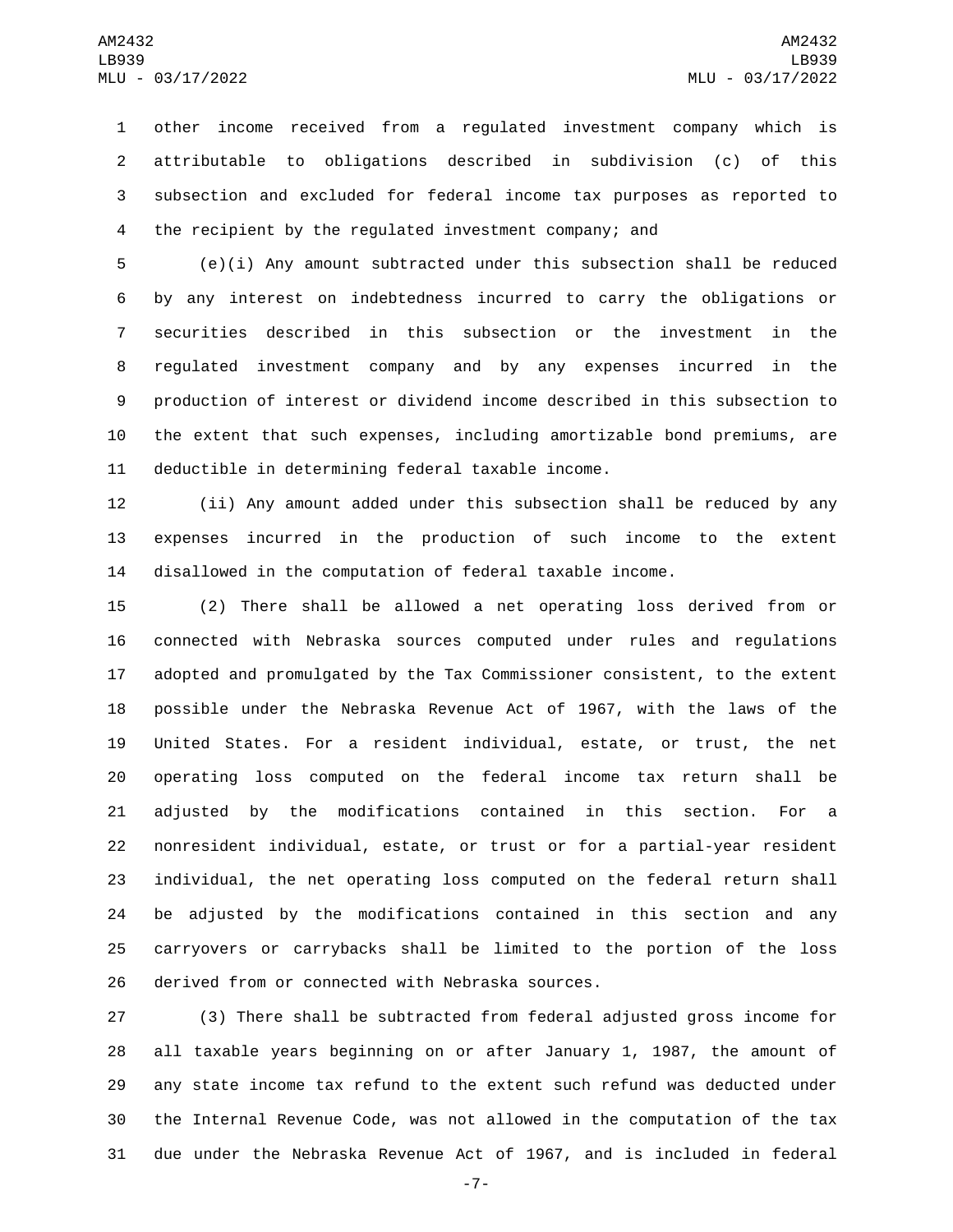1 adjusted gross income.

 (4) Federal adjusted gross income, or, for a fiduciary, federal taxable income shall be modified to exclude the portion of the income or loss received from a small business corporation with an election in effect under subchapter S of the Internal Revenue Code or from a limited liability company organized pursuant to the Nebraska Uniform Limited Liability Company Act that is not derived from or connected with Nebraska 8 sources as determined in section 77-2734.01.

 (5) There shall be subtracted from federal adjusted gross income or, for corporations and fiduciaries, federal taxable income dividends received or deemed to be received from corporations which are not subject 12 to the Internal Revenue Code.

 (6) There shall be subtracted from federal taxable income a portion of the income earned by a corporation subject to the Internal Revenue Code of 1986 that is actually taxed by a foreign country or one of its political subdivisions at a rate in excess of the maximum federal tax rate for corporations. The taxpayer may make the computation for each foreign country or for groups of foreign countries. The portion of the taxes that may be deducted shall be computed in the following manner:

 (a) The amount of federal taxable income from operations within a foreign taxing jurisdiction shall be reduced by the amount of taxes actually paid to the foreign jurisdiction that are not deductible solely because the foreign tax credit was elected on the federal income tax 24 return;

 (b) The amount of after-tax income shall be divided by one minus the maximum tax rate for corporations in the Internal Revenue Code; and

 (c) The result of the calculation in subdivision (b) of this subsection shall be subtracted from the amount of federal taxable income used in subdivision (a) of this subsection. The result of such calculation, if greater than zero, shall be subtracted from federal 31 taxable income.

-8-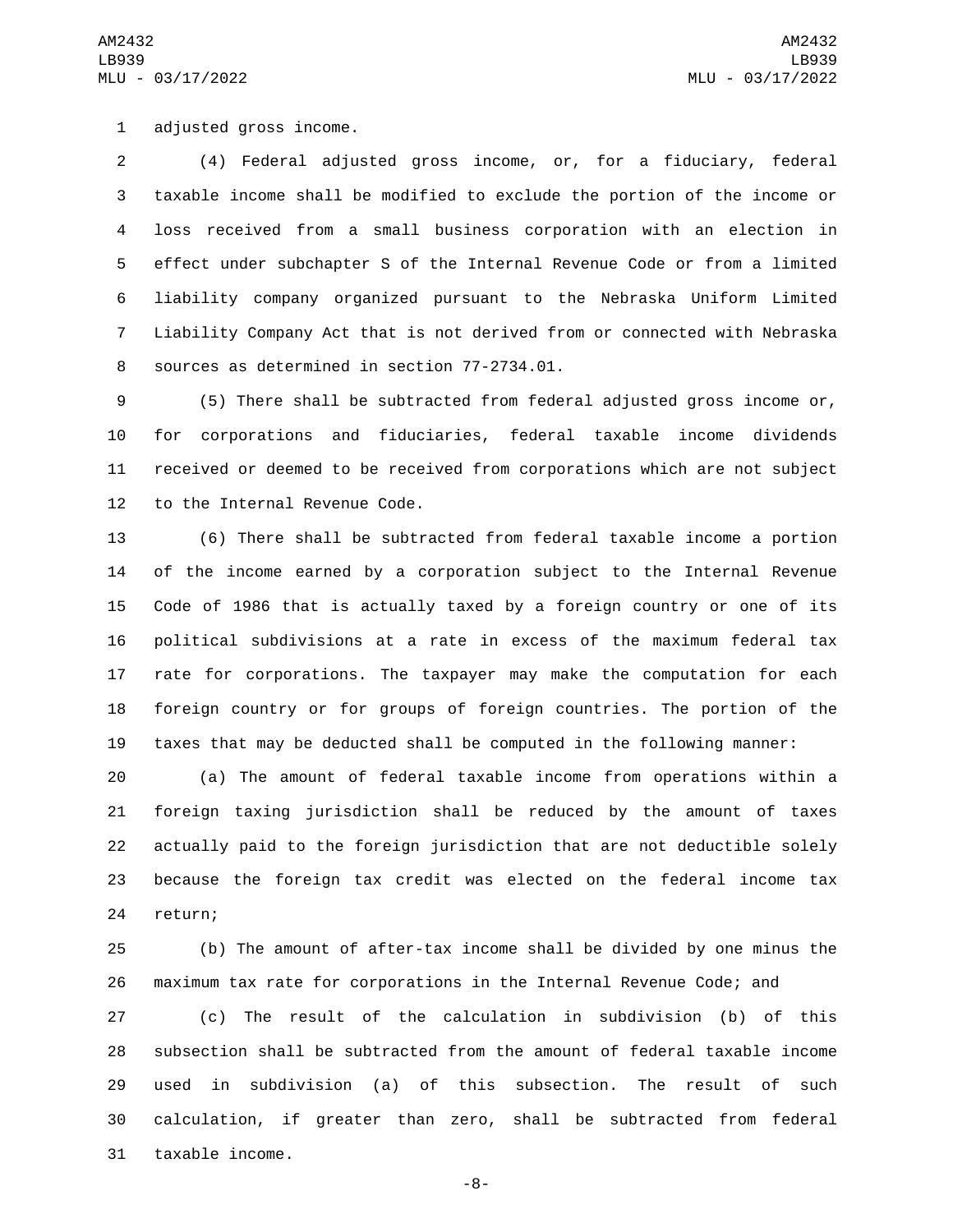(7) Federal adjusted gross income shall be modified to exclude any amount repaid by the taxpayer for which a reduction in federal tax is allowed under section 1341(a)(5) of the Internal Revenue Code.

 (8)(a) Federal adjusted gross income or, for corporations and fiduciaries, federal taxable income shall be reduced, to the extent included, by income from interest, earnings, and state contributions received from the Nebraska educational savings plan trust created in sections 85-1801 to 85-1817 and any account established under the achieving a better life experience program as provided in sections 10 77-1401 to 77-1409.

 (b) Federal adjusted gross income or, for corporations and fiduciaries, federal taxable income shall be reduced by any contributions as a participant in the Nebraska educational savings plan trust or contributions to an account established under the achieving a better life experience program made for the benefit of a beneficiary as provided in sections 77-1401 to 77-1409, to the extent not deducted for federal income tax purposes, but not to exceed five thousand dollars per married filing separate return or ten thousand dollars for any other return. With respect to a qualified rollover within the meaning of section 529 of the Internal Revenue Code from another state's plan, any interest, earnings, and state contributions received from the other state's educational savings plan which is qualified under section 529 of the code shall qualify for the reduction provided in this subdivision. For contributions by a custodian of a custodial account including rollovers from another custodial account, the reduction shall only apply to funds added to the 26 custodial account after January 1, 2014.

 (c) For taxable years beginning or deemed to begin on or after January 1, 2021, under the Internal Revenue Code of 1986, as amended, federal adjusted gross income shall be reduced, to the extent included in the adjusted gross income of an individual, by the amount of any contribution made by the individual's employer into an account under the

-9-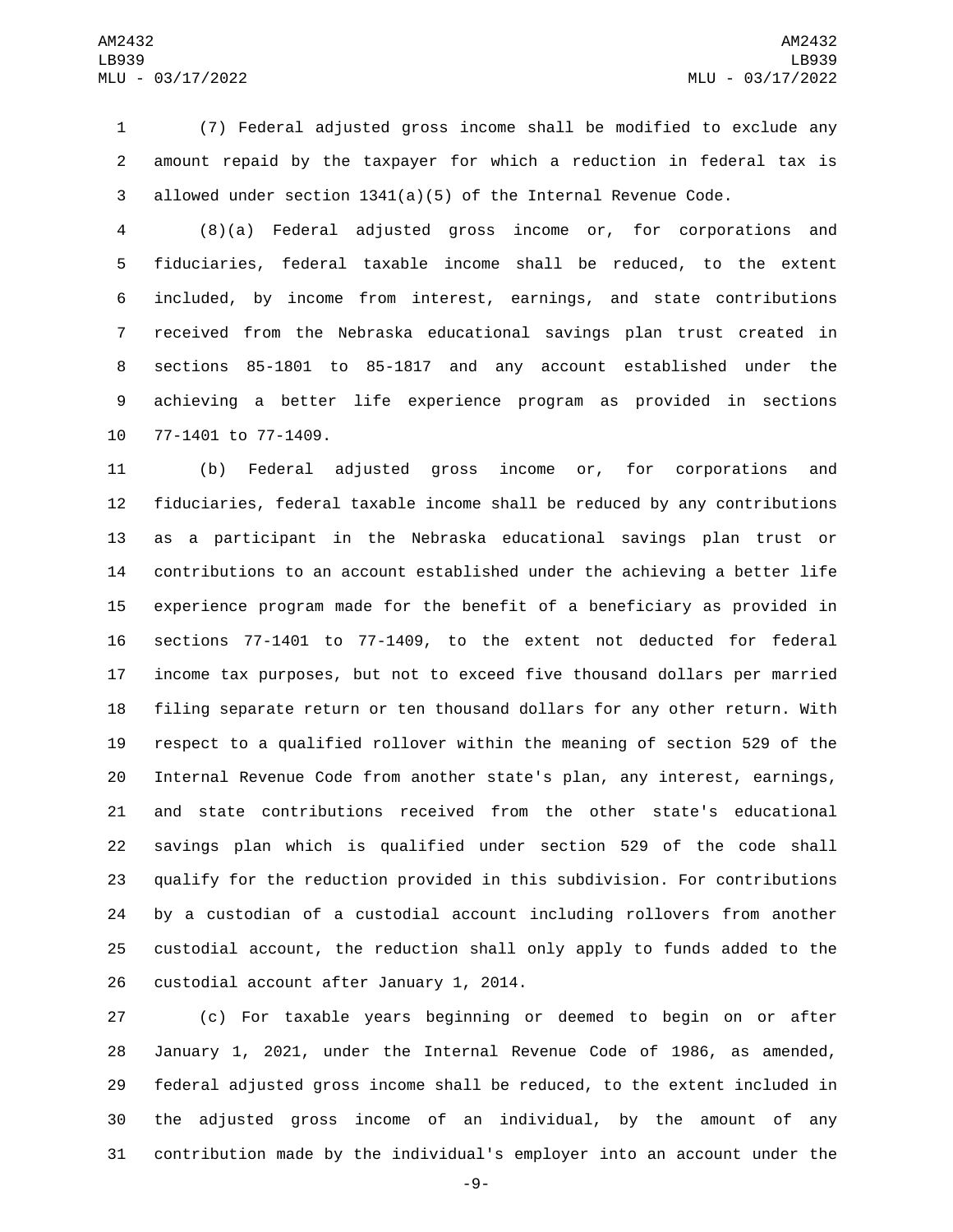Nebraska educational savings plan trust owned by the individual, not to exceed five thousand dollars per married filing separate return or ten 3 thousand dollars for any other return.

 (d) Federal adjusted gross income or, for corporations and fiduciaries, federal taxable income shall be increased by:

 (i) The amount resulting from the cancellation of a participation agreement refunded to the taxpayer as a participant in the Nebraska educational savings plan trust to the extent previously deducted under 9 subdivision (8)(b) of this section; and

 (ii) The amount of any withdrawals by the owner of an account established under the achieving a better life experience program as provided in sections 77-1401 to 77-1409 for nonqualified expenses to the extent previously deducted under subdivision (8)(b) of this section.

 (9)(a) For income tax returns filed after September 10, 2001, for taxable years beginning or deemed to begin before January 1, 2006, under the Internal Revenue Code of 1986, as amended, federal adjusted gross income or, for corporations and fiduciaries, federal taxable income shall be increased by eighty-five percent of any amount of any federal bonus depreciation received under the federal Job Creation and Worker Assistance Act of 2002 or the federal Jobs and Growth Tax Act of 2003, under section 168(k) or section 1400L of the Internal Revenue Code of 1986, as amended, for assets placed in service after September 10, 2001, 23 and before December 31, 2005.

 (b) For a partnership, limited liability company, cooperative, including any cooperative exempt from income taxes under section 521 of the Internal Revenue Code of 1986, as amended, limited cooperative association, subchapter S corporation, or joint venture, the increase shall be distributed to the partners, members, shareholders, patrons, or beneficiaries in the same manner as income is distributed for use against 30 their income tax liabilities.

(c) For a corporation with a unitary business having activity both

-10-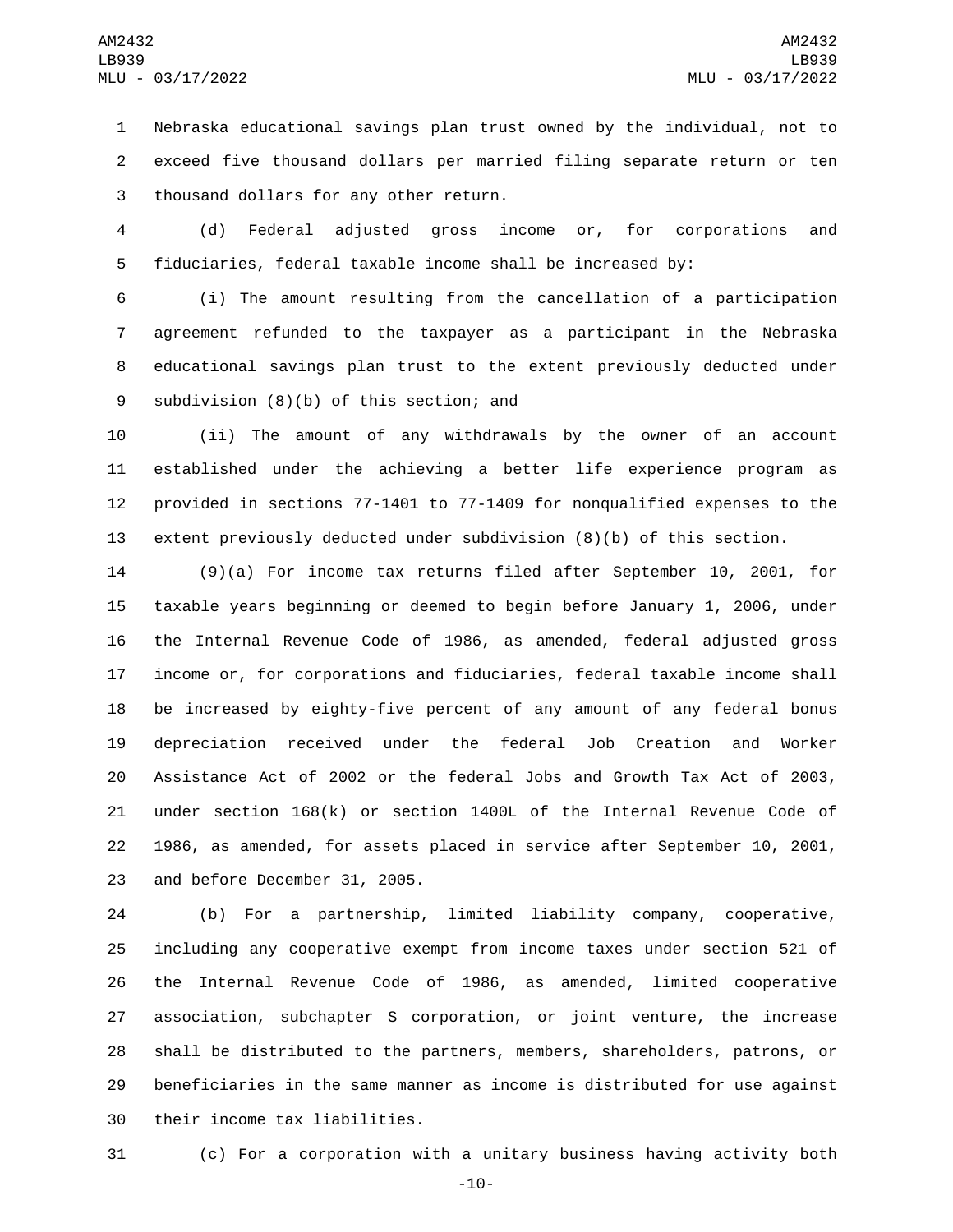inside and outside the state, the increase shall be apportioned to Nebraska in the same manner as income is apportioned to the state by 3 section 77-2734.05.

 (d) The amount of bonus depreciation added to federal adjusted gross income or, for corporations and fiduciaries, federal taxable income by this subsection shall be subtracted in a later taxable year. Twenty percent of the total amount of bonus depreciation added back by this subsection for tax years beginning or deemed to begin before January 1, 2003, under the Internal Revenue Code of 1986, as amended, may be subtracted in the first taxable year beginning or deemed to begin on or after January 1, 2005, under the Internal Revenue Code of 1986, as amended, and twenty percent in each of the next four following taxable years. Twenty percent of the total amount of bonus depreciation added back by this subsection for tax years beginning or deemed to begin on or after January 1, 2003, may be subtracted in the first taxable year beginning or deemed to begin on or after January 1, 2006, under the Internal Revenue Code of 1986, as amended, and twenty percent in each of 18 the next four following taxable years.

 (10) For taxable years beginning or deemed to begin on or after January 1, 2003, and before January 1, 2006, under the Internal Revenue Code of 1986, as amended, federal adjusted gross income or, for corporations and fiduciaries, federal taxable income shall be increased by the amount of any capital investment that is expensed under section 179 of the Internal Revenue Code of 1986, as amended, that is in excess of twenty-five thousand dollars that is allowed under the federal Jobs and Growth Tax Act of 2003. Twenty percent of the total amount of expensing added back by this subsection for tax years beginning or deemed to begin on or after January 1, 2003, may be subtracted in the first taxable year beginning or deemed to begin on or after January 1, 2006, under the Internal Revenue Code of 1986, as amended, and twenty percent 31 in each of the next four following tax years.

-11-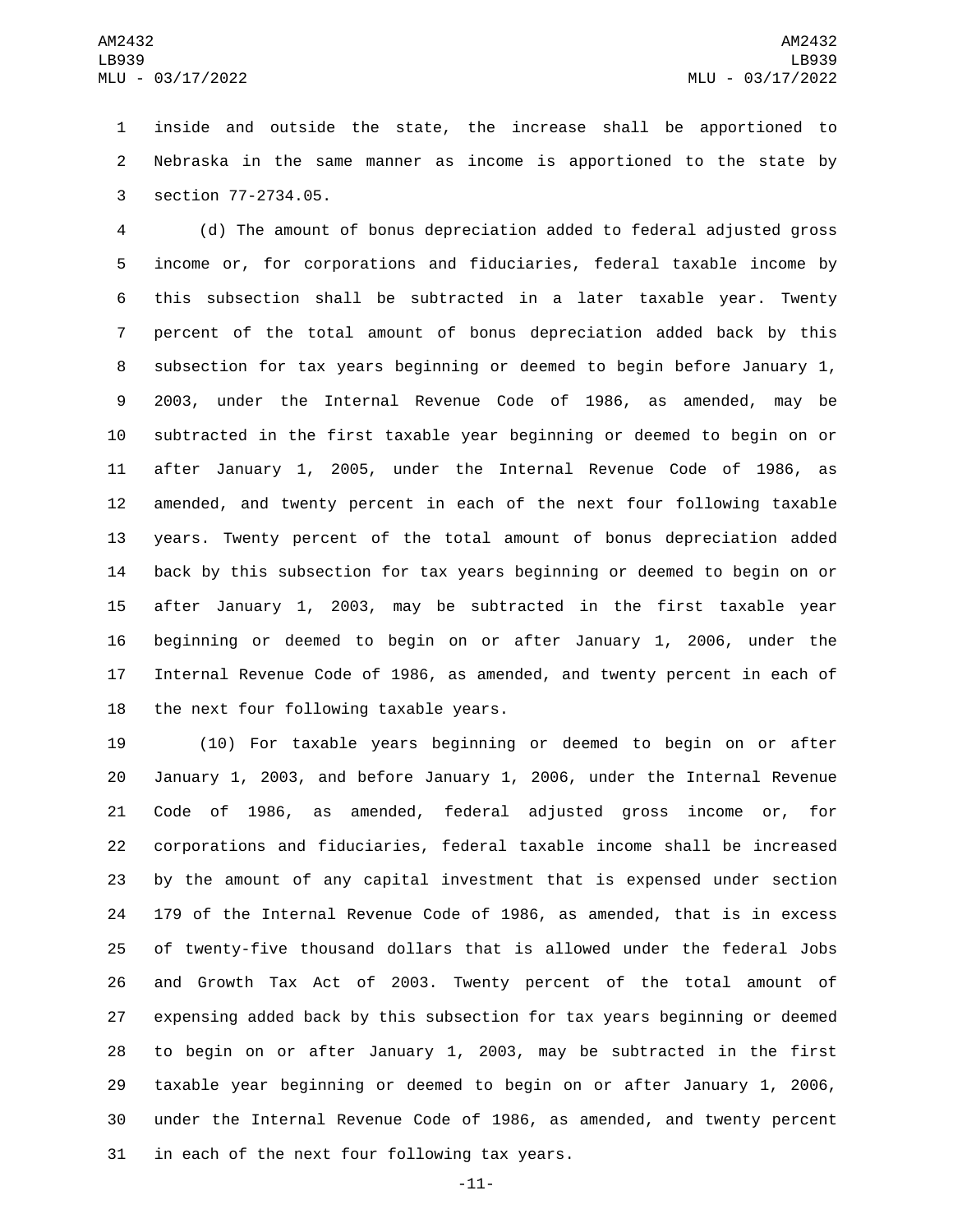(11)(a) For taxable years beginning or deemed to begin before January 1, 2018, under the Internal Revenue Code of 1986, as amended, federal adjusted gross income shall be reduced by contributions, up to two thousand dollars per married filing jointly return or one thousand dollars for any other return, and any investment earnings made as a participant in the Nebraska long-term care savings plan under the Long- Term Care Savings Plan Act, to the extent not deducted for federal income 8 tax purposes.

 (b) For taxable years beginning or deemed to begin before January 1, 2018, under the Internal Revenue Code of 1986, as amended, federal adjusted gross income shall be increased by the withdrawals made as a participant in the Nebraska long-term care savings plan under the act by a person who is not a qualified individual or for any reason other than transfer of funds to a spouse, long-term care expenses, long-term care insurance premiums, or death of the participant, including withdrawals made by reason of cancellation of the participation agreement, to the extent previously deducted as a contribution or as investment earnings.

 (12) There shall be added to federal adjusted gross income for individuals, estates, and trusts any amount taken as a credit for franchise tax paid by a financial institution under sections 77-3801 to 77-3807 as allowed by subsection (5) of section 77-2715.07.

 (13)(a) For taxable years beginning or deemed to begin on or after January 1, 2015, under the Internal Revenue Code of 1986, as amended, federal adjusted gross income shall be reduced by the amount received as benefits under the federal Social Security Act which are included in the 26 federal adjusted gross income if:

 (i) For taxpayers filing a married filing joint return, federal adjusted gross income is fifty-eight thousand dollars or less; or

 (ii) For taxpayers filing any other return, federal adjusted gross 30 income is forty-three thousand dollars or less.

(b) For taxable years beginning or deemed to begin on or after

-12-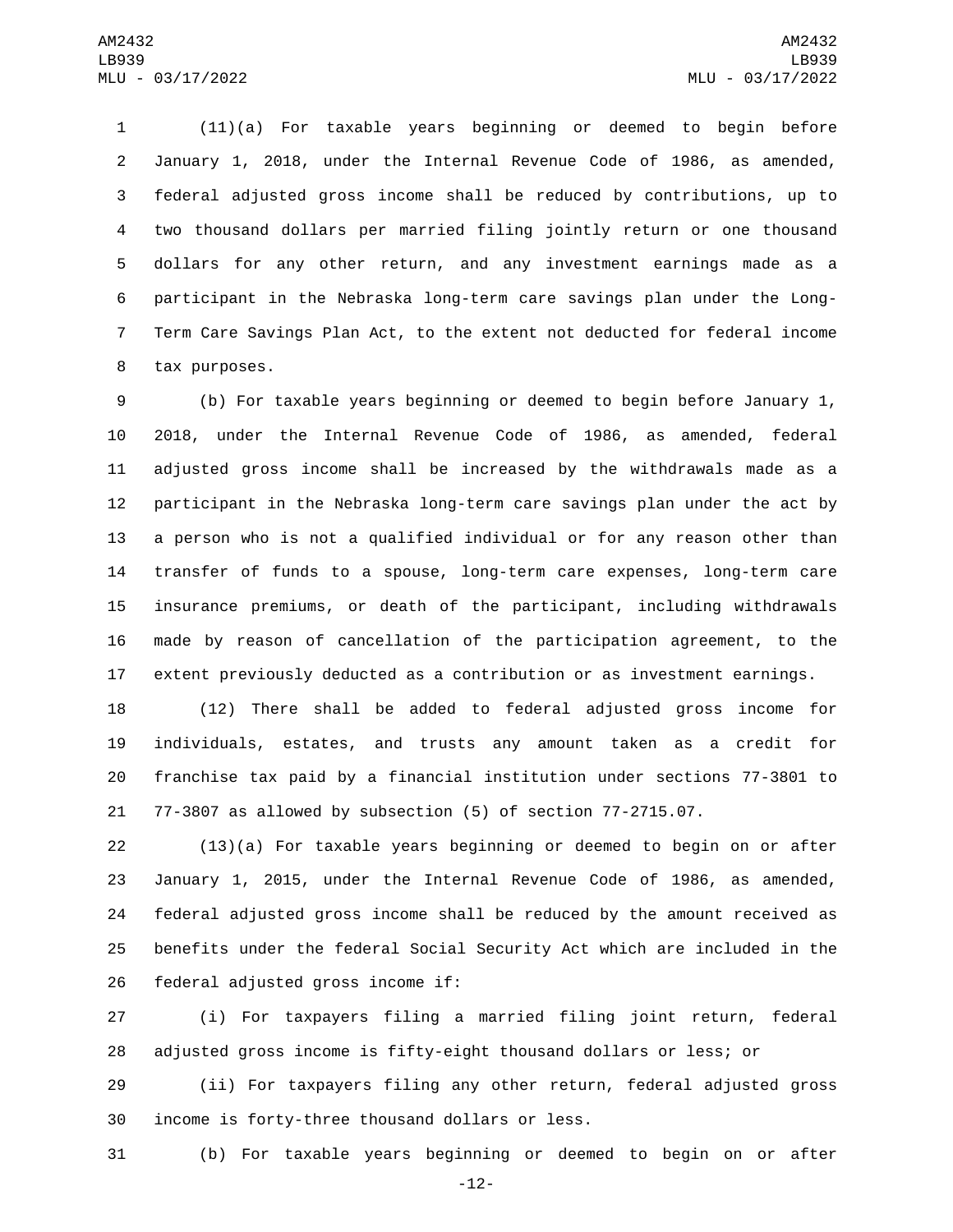January 1, 2020, under the Internal Revenue Code of 1986, as amended, the Tax Commissioner shall adjust the dollar amounts provided in subdivisions  $(13)(a)(i)$  and (ii) of this section by the same percentage used to adjust individual income tax brackets under subsection (3) of section 77-2715.03.5

 (c) For taxable years beginning or deemed to begin on or after January 1, 2021, under the Internal Revenue Code of 1986, as amended, a taxpayer may claim the reduction to federal adjusted gross income allowed under this subsection or the reduction to federal adjusted gross income allowed under subsection (14) of this section, whichever provides the 11 greater reduction.

 (14)(a) For taxable years beginning or deemed to begin on or after January 1, 2021, under the Internal Revenue Code of 1986, as amended, federal adjusted gross income shall be reduced by a percentage of the social security benefits that are received and included in federal adjusted gross income. The pertinent percentage shall be:

 (i) Five percent for taxable years beginning or deemed to begin on or after January 1, 2021, and before January 1, 2022, under the Internal 19 Revenue Code of 1986, as amended;

 (ii) Twenty percent for taxable years beginning or deemed to begin on or after January 1, 2022, and before January 1, 2023, under the 22 Internal Revenue Code of 1986, as amended;

 (iii) Thirty percent for taxable years beginning or deemed to begin on or after January 1, 2023, and before January 1, 2024, under the 25 Internal Revenue Code of 1986, as amended;

 (iv) Forty percent for taxable years beginning or deemed to begin on or after January 1, 2024, and before January 1, 2025, under the Internal 28 Revenue Code of 1986, as amended; and

 (v) Fifty percent for taxable years beginning or deemed to begin on or after January 1, 2025, under the Internal Revenue Code of 1986, as 31 amended.

-13-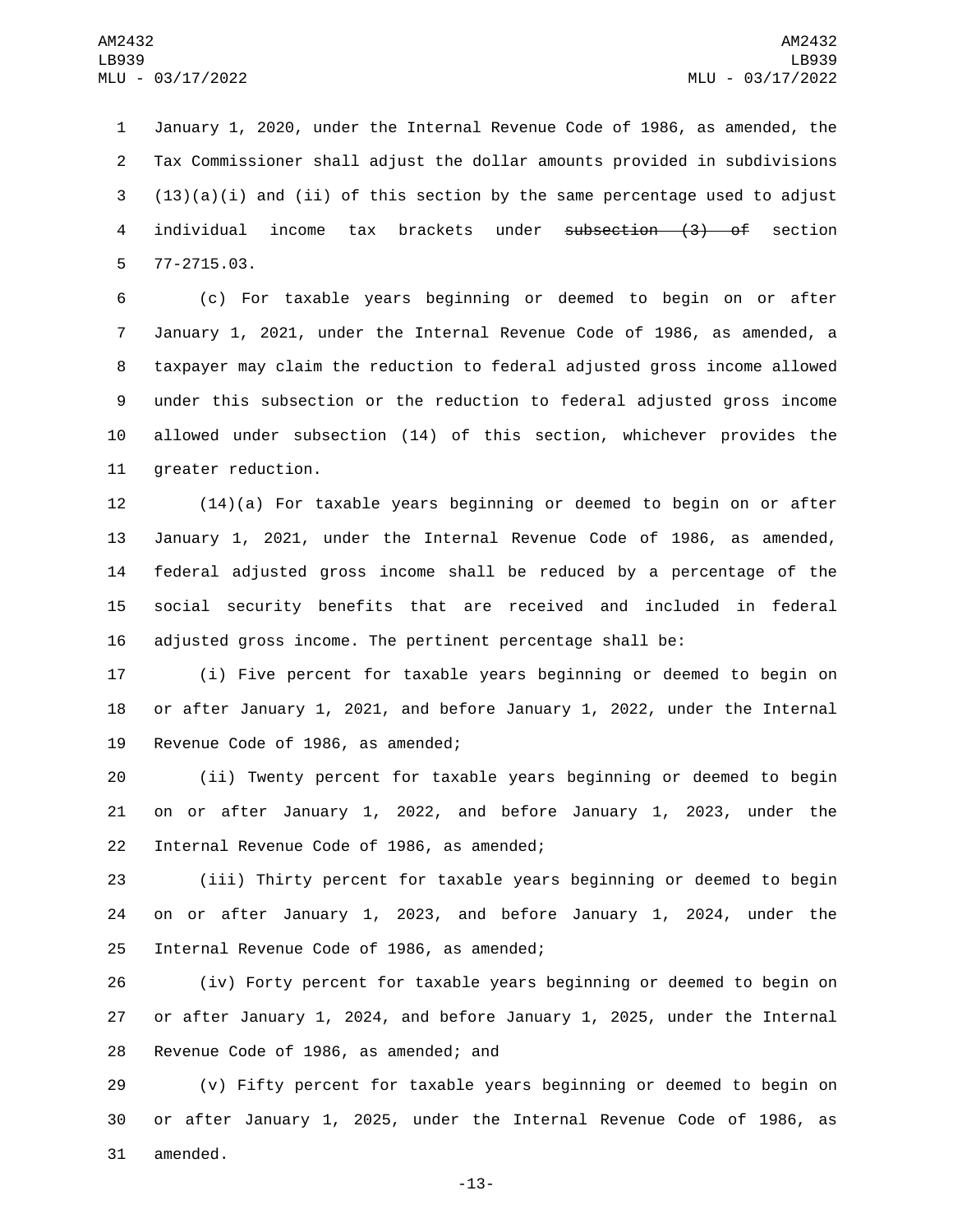(b) It is the intent of the Legislature to enact legislation within five years after August 28, 2021, to increase the percentage of social security benefits that are excluded under this subsection to (i) sixty percent for taxable years beginning or deemed to begin on or after January 1, 2026, and before January 1, 2027, under the Internal Revenue Code of 1986, as amended, (ii) seventy percent for taxable years beginning or deemed to begin on or after January 1, 2027, and before January 1, 2028, under the Internal Revenue Code of 1986, as amended, (iii) eighty percent for taxable years beginning or deemed to begin on or after January 1, 2028, and before January 1, 2029, under the Internal Revenue Code of 1986, as amended, (iv) ninety percent for taxable years beginning or deemed to begin on or after January 1, 2029, and before January 1, 2030, under the Internal Revenue Code of 1986, as amended, and (v) one hundred percent for taxable years beginning or deemed to begin on or after January 1, 2030, under the Internal Revenue Code of 1986, as 16 amended.

 (c) For purposes of this subsection, social security benefits means benefits received under the federal Social Security Act.

 (d) For taxable years beginning or deemed to begin on or after January 1, 2021, under the Internal Revenue Code of 1986, as amended, a taxpayer may claim the reduction to federal adjusted gross income allowed under this subsection or the reduction to federal adjusted gross income allowed under subsection (13) of this section, whichever provides the 24 greater reduction.

 (15)(a) For taxable years beginning or deemed to begin on or after January 1, 2015, and before January 1, 2022, under the Internal Revenue Code of 1986, as amended, an individual may make a one-time election within two calendar years after the date of his or her retirement from the military to exclude income received as a military retirement benefit by the individual to the extent included in federal adjusted gross income and as provided in this subdivision. The individual may elect to exclude

-14-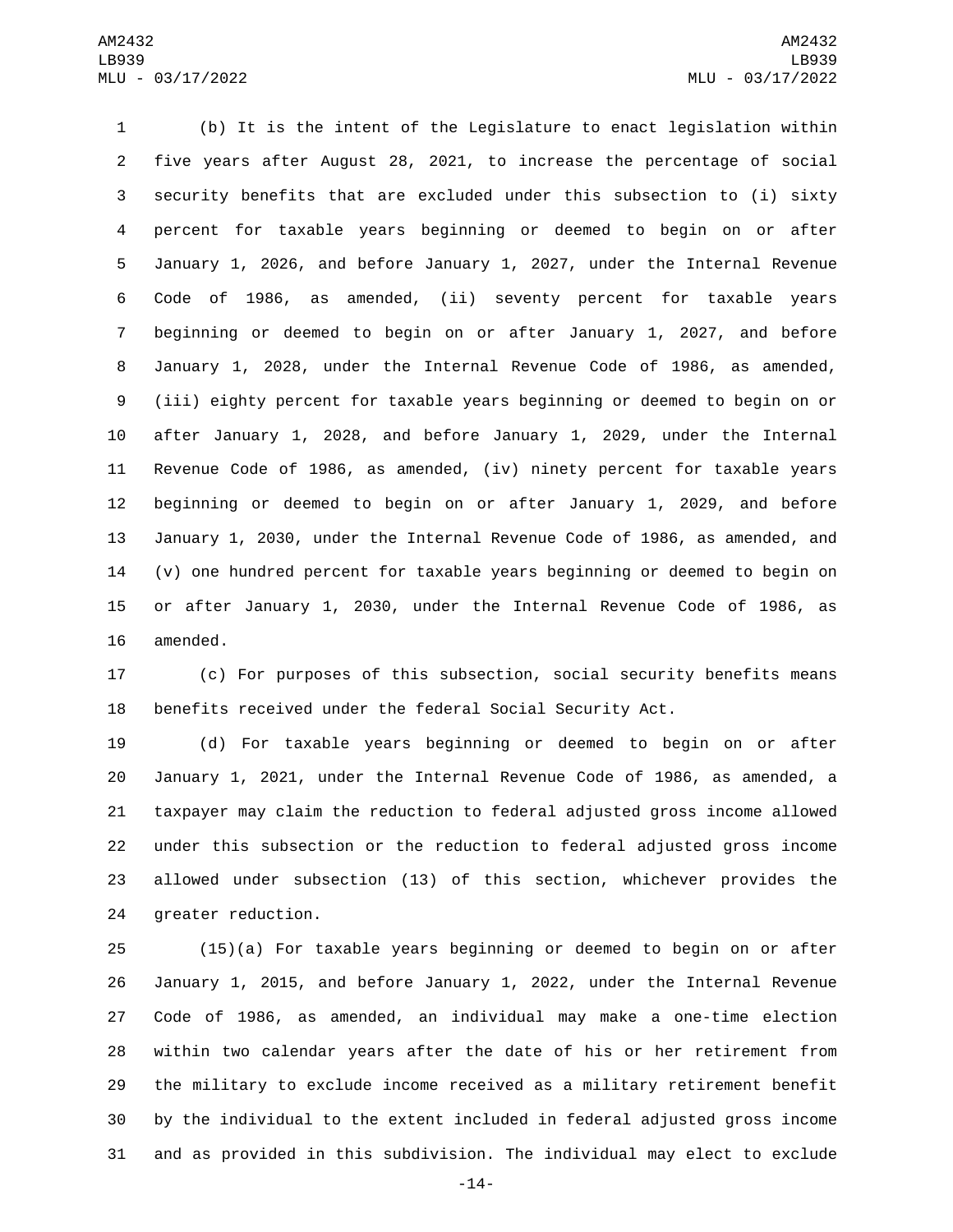forty percent of his or her military retirement benefit income for seven consecutive taxable years beginning with the year in which the election is made or may elect to exclude fifteen percent of his or her military retirement benefit income for all taxable years beginning with the year 5 in which he or she turns sixty-seven years of age.

 (b) For taxable years beginning or deemed to begin on or after January 1, 2022, under the Internal Revenue Code of 1986, as amended, an individual may exclude one hundred percent of the military retirement benefit income received by such individual to the extent included in 10 federal adjusted gross income.

 (c) For purposes of this subsection, military retirement benefit means retirement benefits that are periodic payments attributable to service in the uniformed services of the United States for personal services performed by an individual prior to his or her retirement. The term includes retirement benefits described in this subdivision that are 16 reported to the individual on either:

 (i) An Internal Revenue Service Form 1099-R received from the United 18 States Department of Defense; or

 (ii) An Internal Revenue Service Form 1099-R received from the 20 United States Office of Personnel Management.

 (16) For taxable years beginning or deemed to begin on or after January 1, 2021, under the Internal Revenue Code of 1986, as amended, federal adjusted gross income shall be reduced by the amount received as a Segal AmeriCorps Education Award, to the extent such amount is included 25 in federal adjusted gross income.

 (17) For taxable years beginning or deemed to begin on or after January 1, 2022, under the Internal Revenue Code of 1986, as amended, federal adjusted gross income shall be reduced by the amount received by or on behalf of a firefighter for cancer benefits under the Firefighter Cancer Benefits Act to the extent included in federal adjusted gross 31 income.

-15-